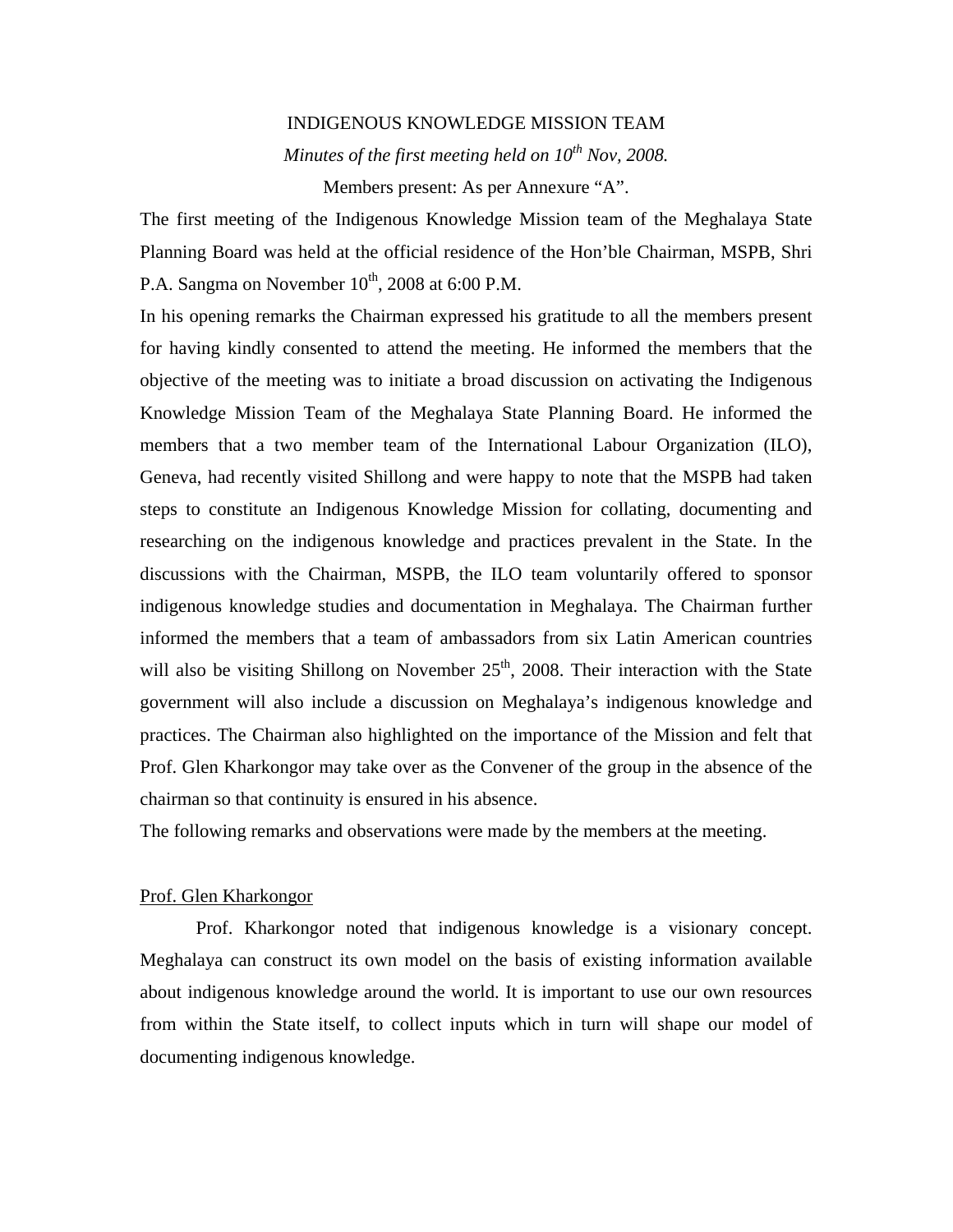The department of Arts & Culture will be the appropriate nodal and coordinating department to propagate the importance of the study on indigenous knowledge.

Legislation is imperative to the preservation and protection of indigenous sites across the State and to also accord due recognition to important propagators/leaders and to their contributions to the preservation of indigenous knowledge.

The National Innovation Foundation (NIF), Ahmedabad, Gujarat can be approached to provide incentives to traditional and innovative practices being followed in the State.

The working group can prepare a register of indigenous practices as part of its documentation process.

#### Dr. A.K. Nongkynrih

Dr. Nongkynrih noted that this working group should prioritise three core areas: protection, conservation and judicious use of indigenous knowledge.

He highlighted that we need to develop a Vision Plan then build a structure and a plan of action to move forward.

When addressing indigenous knowledge he cautioned that one should not be amazed at the product/physical entity but rather at the knowledge behind the development of this product/physical entity. He cited the example of the "Mylliem lock" which is indigenously made by blacksmiths at Mylliem, East Khasi Hills. Though this lock may resemble any other lock available in the market yet it cannot be opened by any other key except with the key specially made for the lock. One marvels at the knowledge behind the manufacture of this indigenous product.

He cautioned against any swift move to codify indigenous knowledge. Indigenous knowledge has been able to grow and thrive for centuries in an atmosphere of flexibility. Modern law on the other hand is rigid and will retard the growth of indigenous knowledge.

## Shri. Toki Blah

Mr. Toki Blah dwelt upon the importance of development of indigenous knowledge and quoted an example of the plethora of knowledge of the rural folks which the urban citizens are not aware of.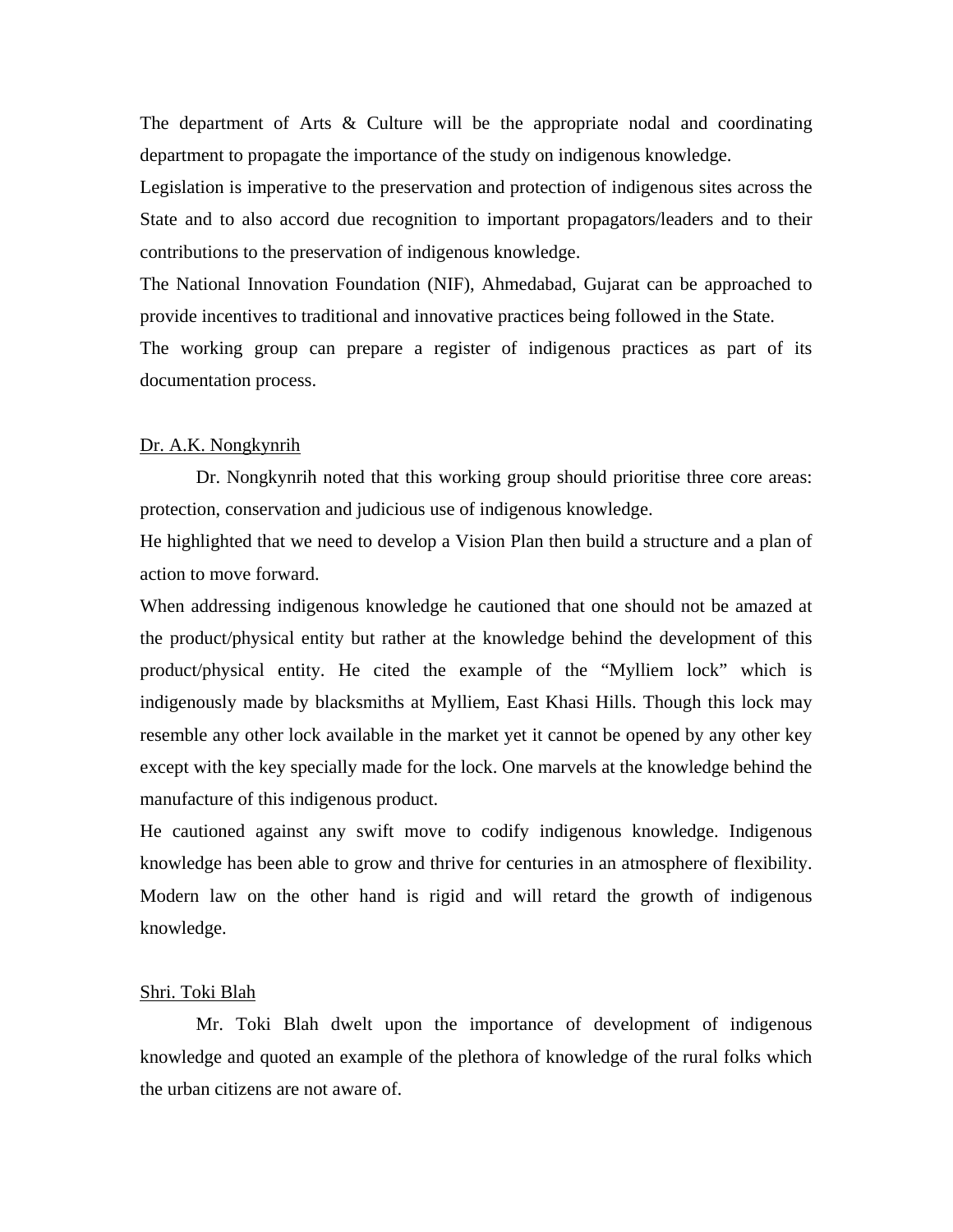He highlighted the need to showcase a participatory approach to answer to the menace of global warming and mentioned that this is an important issue that needs to be flagged.

# Smti. Patricia Mukhim

Smti. Mukhim observed that Meghalaya must have a land mapping and land use policy for the judicious utilization of all varieties of land. This will increase the productivity of the land as well as the production of food grain and cash crops in the State.

#### Shri P.J.Bazeley

The working group must initiate a broad structure and framework on indigenous knowledge. We need to design the macro perspective first before we develop on the micro details.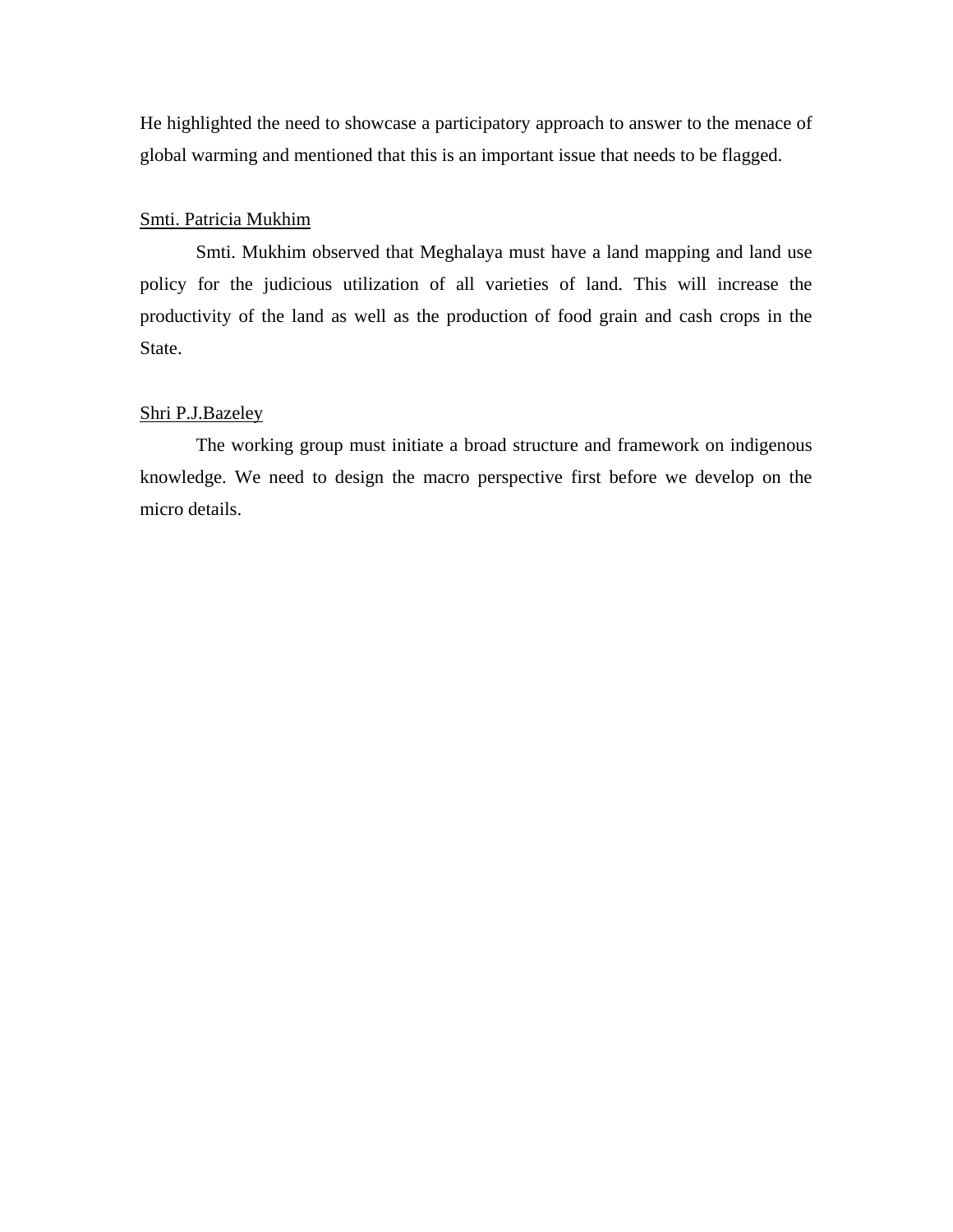- 2. The International Centre for Integrated Mountain Development (ICIMOD), Kathmandu which has been engaged in studies on mountain development could also be consulted while preparing this framework.
- 3. An institution or an organization may be invited to conduct preliminary studies on indigenous knowledge across the State. The department of Arts & Culture can be the nodal agency for executing the road ahead or perhaps a Project Authority could be set up for the same.
- 4. Community Health Centres (CHC's) and Primary Health Centres (PHC's) which have available and unutilized infrastructure can offer these facilities to indigenous, herbal health practitioners.
- 5. It is important to place intellectual property rights in proper perspective when discussing about our indigenous knowledge and their documentation thereof.
- 6. There is need to develop a symbiosis of traditional practices with modern technology.

After threadbare discussions, the Chairman and members finalized the outcome and the following decisions were taken:

- 1. Prof. Glen Kharkongor was requested to prepare a concept paper on indigenous knowledge in Meghalaya highlighting the ideas discussed at the meeting. Dr. A.K. Nongkynrih has also been requested to assist Prof. Kharkongor in this preparation. The paper will highlight the role to be played by the Mission team and structure the roadmap ahead as an enabling framework for the team to work upon.
- 2. The concept paper will be circulated to the members for their suggestions and feedback before the next meeting so that the final cut could be adopted by the next meeting.
- 3. Members from the Jaiñtia Hills and the Garo Hills will also be co-opted to the Mission Team.
- 4. The next meeting of the Indigenous Knowledge Mission Team will be held on December 12<sup>th</sup>, 2008 at 6:00 P.M. at the residence of the Chairman, MSPB.
- 5. It was decided that a formal recommendation will be made to the Government of Meghalaya to hand over the unused/partially used CHC's and PHC's to indigenous herbal practitioners across the State to enable them to carry on their practice.

Sh P A Sarrgma

Chairman, MSPB,